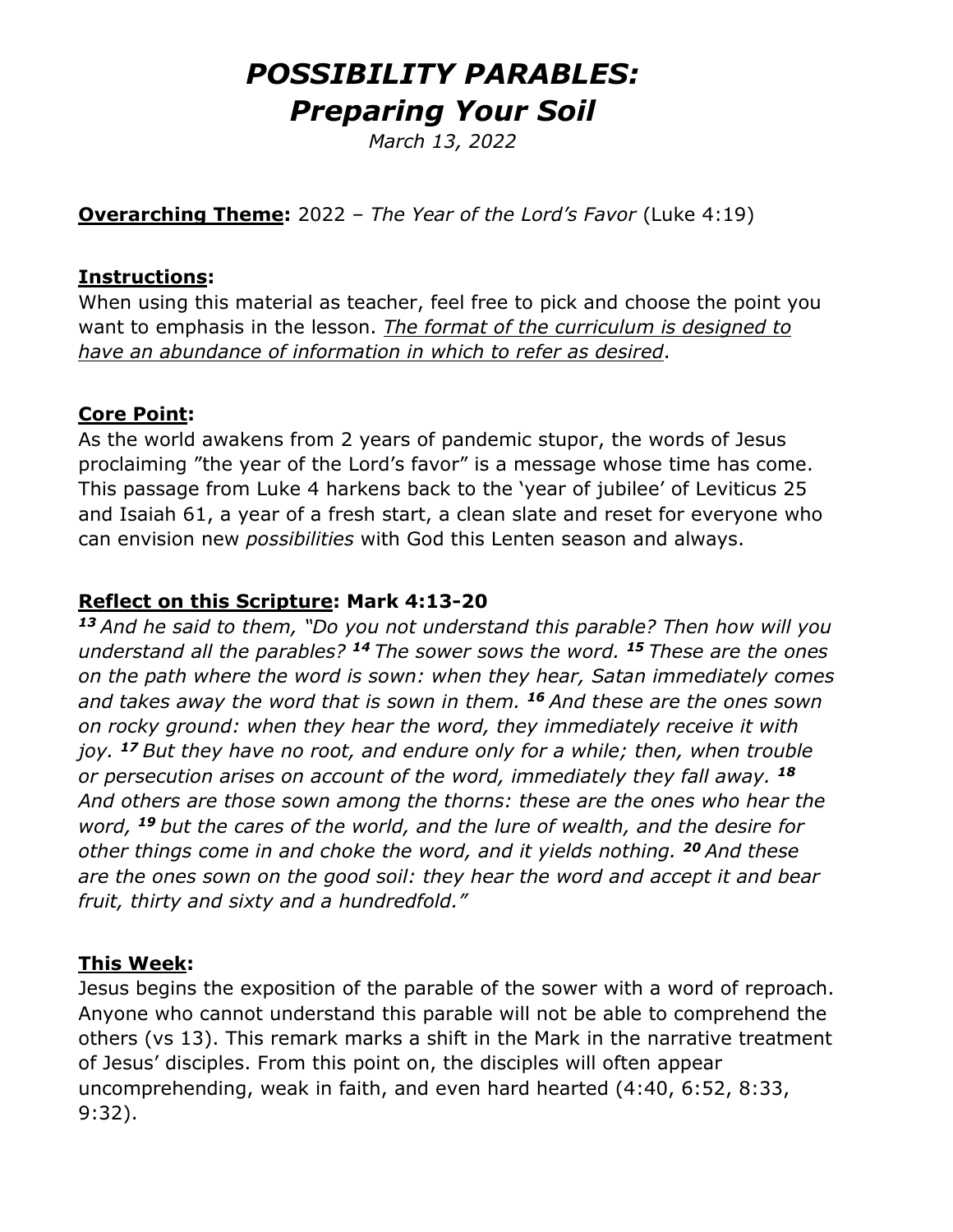The allegorical interpretation of the sower appears to be secondary to the parable itself. The *Gospel of Thomas* shows that the parable circulated without the allegorical interpretation of the soils, which reflects the experiences of the early Christian community. The identification of the seed with the word may have belonged to the initial reading of the parable. The extended types of soil can be lumped together as failures, contrasted with the good soil responsible for the harvest. Since a bountiful harvest is assured, readers should not be no more concerned about rejection of failure than they would be over the seed lost during sowing.

This explanation includes exhortation aimed at members of the community who might abandon the faith they have embraced. The first group never really receive the word because Satan snatches it away. The second, those who lack roots, cannot withstand persecution. The third, those strangled by thorns, lose their faith because concern for wealth and others cares of the world stifle belief. Nevertheless, the word still bears a rich harvest. These examples depict the missionary efforts of the early community: Not only do some reject the message outright, but also others seem to have accepted the message, only to abandon it. Rather than be discouraged by these inevitable failures, Mark's readers should be encouraged by the concluding promise of a rich harvest.

--Adapted from New Interpreters Commentary, Vol VIII, p. 573-574

### **Questions to Ponder for Accountability in the Group:**

- 1. The parable of the sower invites us to reflect on the complexities of faith. Genuine growth in faith can be measured only by the developments in a person's life. Does your faith endure prosperity as well as hardship? Does it yield fruit? Or is it a tool you go looking for in an emergency?
- 2. Looking back on your faith journey, can you see growth? Or are you struggling in your faith?
- 3. When have you been the sower in another's life? What soil did you encounter? If not good soil, did you continue to sow or did you chose to give up?
- 4. What possibilities do you envision with the seed that has been planted in you?
- 5. Have you decided what you will do with your **Lenten Seed gift**? How is that coming along?